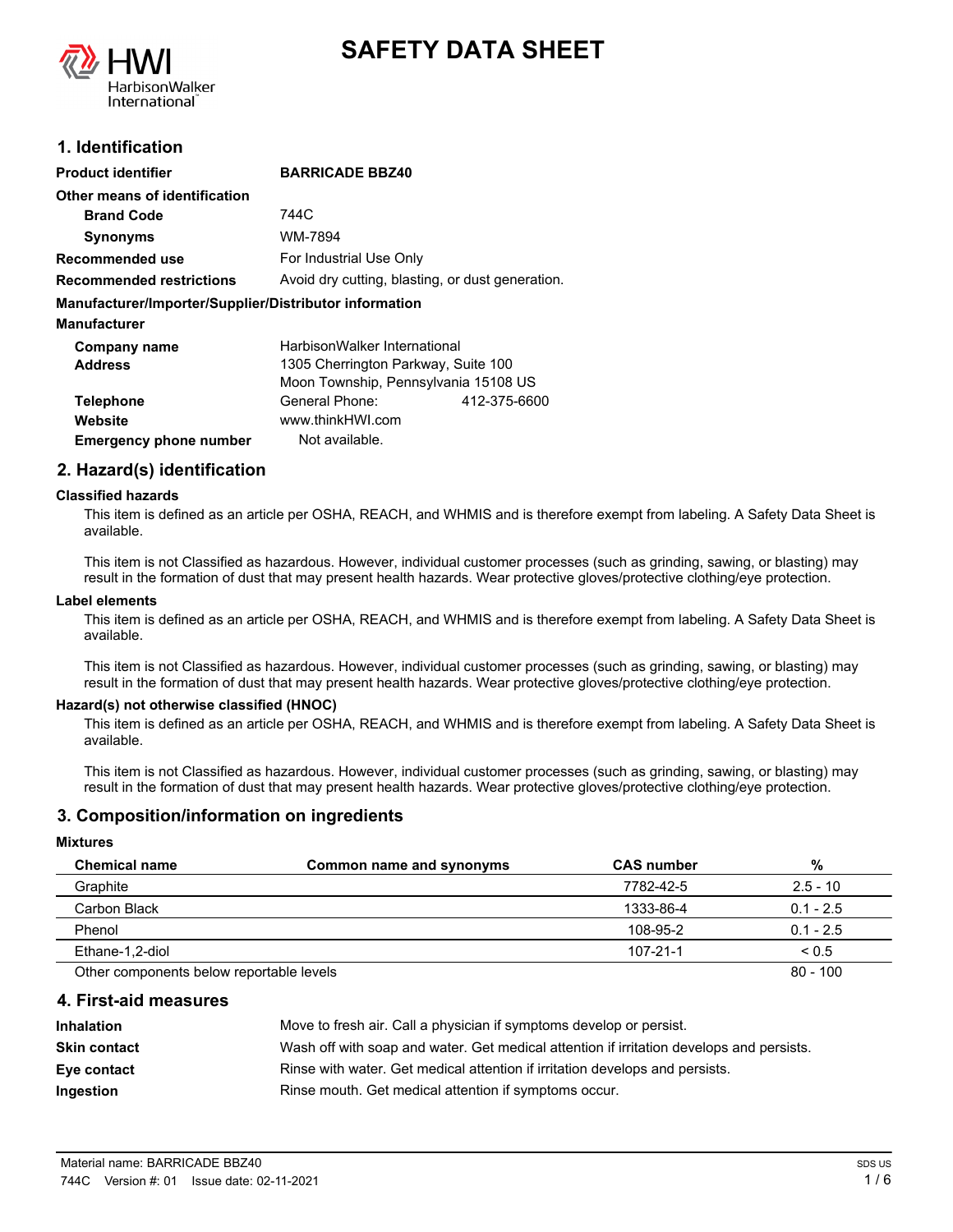| <b>Most important</b><br>symptoms/effects, acute and<br>delayed              | Direct contact with eyes may cause temporary irritation.            |
|------------------------------------------------------------------------------|---------------------------------------------------------------------|
| Indication of immediate<br>medical attention and special<br>treatment needed | Treat symptomatically.                                              |
| 5. Fire-fighting measures                                                    |                                                                     |
| Suitable extinguishing media                                                 | Use fire-extinguishing media appropriate for surrounding materials. |
| Unsuitable extinguishing<br>media                                            | Not available.                                                      |
| Specific hazards arising from<br>the chemical                                | Not applicable.                                                     |
| Special protective equipment<br>and precautions for firefighters             | Not available.                                                      |
| 6. Accidental release measures                                               |                                                                     |

#### **Personal precautions,** Keep unnecessary personnel away. For personal protection, see section 8 of the SDS. **protective equipment and emergency procedures** Stop the flow of material, if this is without risk. Following product recovery, flush area with water. For waste disposal, see section 13 of the SDS. **Methods and materials for containment and cleaning up Environmental precautions** Avoid discharge into drains, water courses or onto the ground.

# **7. Handling and storage**

| Store away from incompatible materials (see Section 10 of the SDS). |
|---------------------------------------------------------------------|
|                                                                     |

# **8. Exposure controls/personal protection**

### **Occupational exposure limits**

## **US. OSHA Table Z-1 Limits for Air Contaminants (29 CFR 1910.1000)**

| <b>Components</b>                           | <b>Type</b>                                                                                                                                                                                                                                                                                           | Value                | Form                 |
|---------------------------------------------|-------------------------------------------------------------------------------------------------------------------------------------------------------------------------------------------------------------------------------------------------------------------------------------------------------|----------------------|----------------------|
| Carbon Black (CAS<br>1333-86-4)             | PEL                                                                                                                                                                                                                                                                                                   | $3.5 \text{ mg/m}$   |                      |
| Graphite (CAS 7782-42-5)                    | PEL                                                                                                                                                                                                                                                                                                   | $5 \text{ mg/m}$     | Respirable fraction. |
|                                             |                                                                                                                                                                                                                                                                                                       | 15 mg/m3             | Total dust.          |
| US. OSHA Table Z-3 (29 CFR 1910.1000)       |                                                                                                                                                                                                                                                                                                       |                      |                      |
| <b>Components</b>                           | Type                                                                                                                                                                                                                                                                                                  | <b>Value</b>         |                      |
| Graphite (CAS 7782-42-5)                    | <b>TWA</b>                                                                                                                                                                                                                                                                                            | 15 mppcf             |                      |
| <b>US. ACGIH Threshold Limit Values</b>     |                                                                                                                                                                                                                                                                                                       |                      |                      |
| <b>Components</b>                           | <b>Type</b>                                                                                                                                                                                                                                                                                           | <b>Value</b>         | Form                 |
| Carbon Black (CAS<br>1333-86-4)             | <b>TWA</b>                                                                                                                                                                                                                                                                                            | $3$ mg/m $3$         | Inhalable fraction.  |
| Graphite (CAS 7782-42-5)                    | <b>TWA</b>                                                                                                                                                                                                                                                                                            | $2$ mg/m $3$         | Respirable fraction. |
| US. NIOSH: Pocket Guide to Chemical Hazards |                                                                                                                                                                                                                                                                                                       |                      |                      |
| <b>Components</b>                           | Type                                                                                                                                                                                                                                                                                                  | <b>Value</b>         | Form                 |
| Carbon Black (CAS<br>1333-86-4)             | <b>TWA</b>                                                                                                                                                                                                                                                                                            | $0.1$ mg/m $3$       |                      |
| Graphite (CAS 7782-42-5)                    | <b>TWA</b>                                                                                                                                                                                                                                                                                            | $2.5 \text{ mg/m}$ 3 | Respirable.          |
| <b>Biological limit values</b>              | No biological exposure limits noted for the ingredient(s).                                                                                                                                                                                                                                            |                      |                      |
| <b>Exposure guidelines</b>                  | The resin binder in this product was specifically engineered to have low toxicity, with minimal<br>free-phenol (less than 100ppm in this refractory product) and no free-formaldehyde. Under certain<br>conditions, thermal decomposition products may still include carbon monoxide, carbon dioxide, |                      |                      |

formaldehyde, phenol and aromatic and/or aliphatic compounds.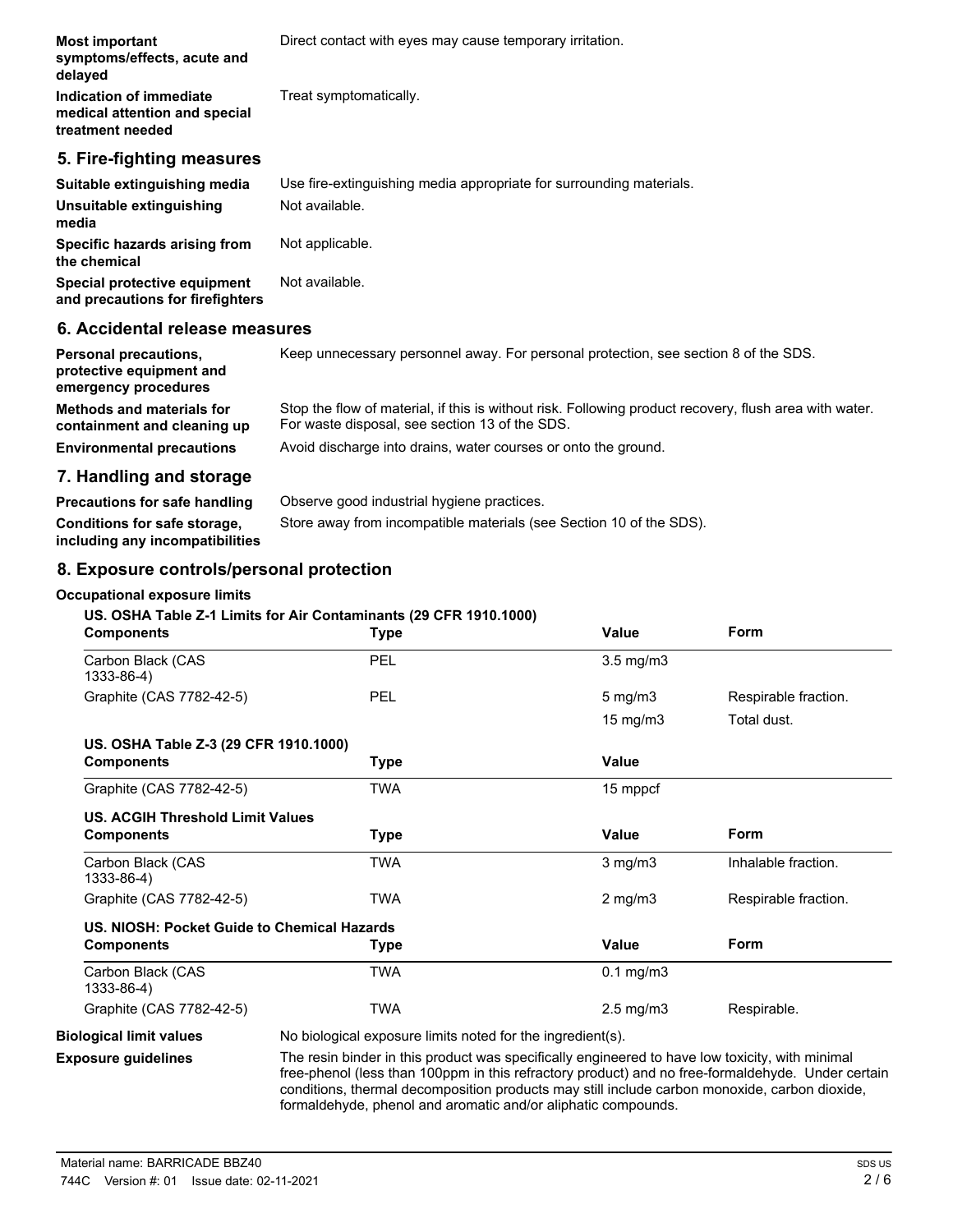| Appropriate engineering<br>controls | Good general ventilation (typically 10 air changes per hour) should be used. Ventilation rates<br>should be matched to conditions. If applicable, use process enclosures, local exhaust ventilation,<br>or other engineering controls to maintain airborne levels below recommended exposure limits. If<br>exposure limits have not been established, maintain airborne levels to an acceptable level. |
|-------------------------------------|--------------------------------------------------------------------------------------------------------------------------------------------------------------------------------------------------------------------------------------------------------------------------------------------------------------------------------------------------------------------------------------------------------|
|                                     | Individual protection measures, such as personal protective equipment                                                                                                                                                                                                                                                                                                                                  |
| <b>Eye/face protection</b>          | Wear safety glasses with side shields (or goggles).                                                                                                                                                                                                                                                                                                                                                    |
| <b>Skin protection</b>              |                                                                                                                                                                                                                                                                                                                                                                                                        |

**Hand protection** Wear appropriate chemical resistant gloves. **Other** Wear suitable protective clothing. Use a NIOSH/MSHA approved respirator if there is a risk of exposure to dust/fume at levels exceeding the exposure limits. **Respiratory protection Thermal hazards** Wear appropriate thermal protective clothing, when necessary.



**General hygiene considerations**

Always observe good personal hygiene measures, such as washing after handling the material and before eating, drinking, and/or smoking. Routinely wash work clothing and protective equipment to remove contaminants.

# **9. Physical and chemical properties**

| Appearance                                        |                            |
|---------------------------------------------------|----------------------------|
| <b>Physical state</b>                             | Solid.                     |
| Form                                              | Brick or Cast Shape Solid. |
| Color                                             | Not available.             |
| Odor                                              | Not available.             |
| Odor threshold                                    | Not available.             |
| рH                                                | Not available.             |
| Melting point/freezing point                      | Not available.             |
| Initial boiling point and boiling<br>range        | Not available.             |
| <b>Flash point</b>                                | Not available.             |
| <b>Evaporation rate</b>                           | Not available.             |
| Flammability (solid, gas)                         | Not available.             |
| Upper/lower flammability or explosive limits      |                            |
| <b>Flammability limit - lower</b><br>(%)          | Not available.             |
| <b>Flammability limit - upper</b><br>$(\%)$       | Not available.             |
| Explosive limit - lower (%)                       | Not available.             |
| Explosive limit - upper (%)                       | Not available.             |
| Vapor pressure                                    | Not available.             |
| <b>Vapor density</b>                              | Not available.             |
| <b>Relative density</b>                           | Not available.             |
| Solubility(ies)                                   |                            |
| Solubility (water)                                | Not available.             |
| <b>Partition coefficient</b><br>(n-octanol/water) | Not available.             |
| <b>Auto-ignition temperature</b>                  | Not available.             |
| <b>Decomposition temperature</b>                  | Not available.             |
| <b>Viscosity</b>                                  | Not available.             |
| <b>Other information</b>                          |                            |
| <b>Explosive properties</b>                       | Not explosive.             |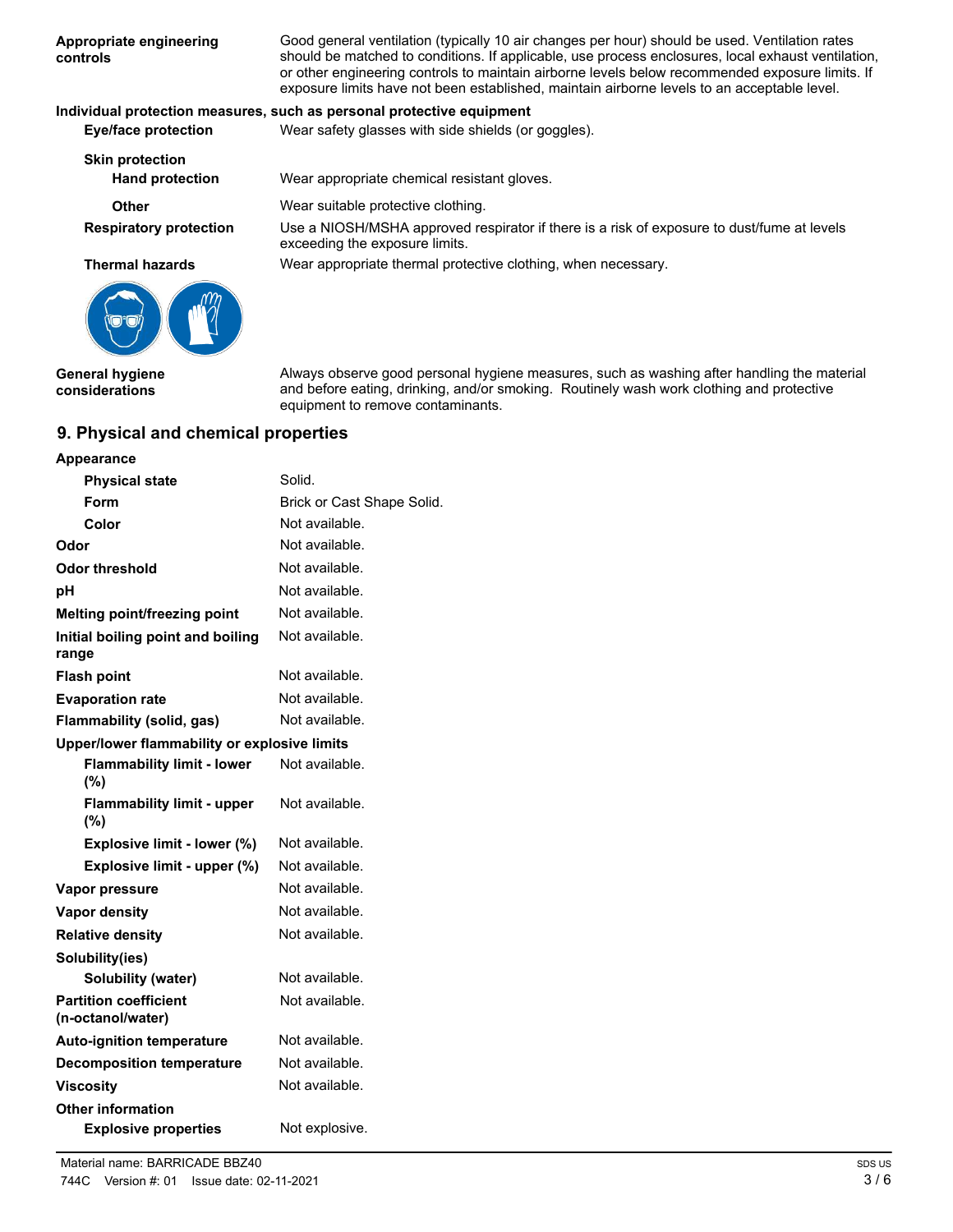## **Oxidizing properties** Not oxidizing.

# **10. Stability and reactivity**

| <b>Reactivity</b>                          | The product is stable and non-reactive under normal conditions of use, storage and transport.                                                                                                                                                                                                                                                                                                                                                                                                                                                                                                                                                                                                                                                                                                                                                                                                                                                                                                                                                                                                                                                                                                                                                                                                          |  |
|--------------------------------------------|--------------------------------------------------------------------------------------------------------------------------------------------------------------------------------------------------------------------------------------------------------------------------------------------------------------------------------------------------------------------------------------------------------------------------------------------------------------------------------------------------------------------------------------------------------------------------------------------------------------------------------------------------------------------------------------------------------------------------------------------------------------------------------------------------------------------------------------------------------------------------------------------------------------------------------------------------------------------------------------------------------------------------------------------------------------------------------------------------------------------------------------------------------------------------------------------------------------------------------------------------------------------------------------------------------|--|
| <b>Chemical stability</b>                  | Material is stable under normal conditions.                                                                                                                                                                                                                                                                                                                                                                                                                                                                                                                                                                                                                                                                                                                                                                                                                                                                                                                                                                                                                                                                                                                                                                                                                                                            |  |
| Possibility of hazardous<br>reactions      | No dangerous reaction known under conditions of normal use.                                                                                                                                                                                                                                                                                                                                                                                                                                                                                                                                                                                                                                                                                                                                                                                                                                                                                                                                                                                                                                                                                                                                                                                                                                            |  |
| <b>Conditions to avoid</b>                 | Contact with incompatible materials. Refractories containing crystalline silica may, after service,<br>contain more or less crystalline silica. Care must be taken to avoid and/or control dust from<br>demolition. If in doubt of the proper protection, seek advice from a safety professional.                                                                                                                                                                                                                                                                                                                                                                                                                                                                                                                                                                                                                                                                                                                                                                                                                                                                                                                                                                                                      |  |
|                                            | The organic binder in this product falls into a class known as phenolic resin. Refractory products<br>using this type of binder are supplied in two forms, (1) shaped products such as brick and (2)<br>monolithics/specialties such as refractory plastics and rams. The hazards associated with<br>phenolic resin are different in the two forms. For pre-cured shapes (brick), the binder has been<br>reacted or polymerized by heat to its solid form prior to shipment. On decomposition by heating,<br>where there is sufficient air and heating rate, the gaseous products are mostly carbon dioxide and<br>water. Under low or limited oxygen supply, decomposition products during heat-up and early<br>service may include phenol, as well as aromatic and/or aliphatic derivatives. After a campaign in<br>service, this refractory product should be completely coked and in that condition the material for<br>disposal would be carbon and an inorganic oxide. During field installation of non-cured unshaped<br>products (monolithics), there is a possibility of exposure to trace amounts of phenol by skin contact<br>and inhalation. After the product has been heated to high temperatures in service, it will have<br>similar decomposition characteristics to pre-cured shapes. |  |
| Incompatible materials                     | Strong oxidizing agents.<br>Incompatibility is based strictly upon potential theoretical reactions between chemicals and may<br>not be specific to industrial application exposure.                                                                                                                                                                                                                                                                                                                                                                                                                                                                                                                                                                                                                                                                                                                                                                                                                                                                                                                                                                                                                                                                                                                    |  |
| <b>Hazardous decomposition</b><br>products | No hazardous decomposition products are known.                                                                                                                                                                                                                                                                                                                                                                                                                                                                                                                                                                                                                                                                                                                                                                                                                                                                                                                                                                                                                                                                                                                                                                                                                                                         |  |

# **11. Toxicological information**

## **Information on likely routes of exposure**

| <b>Inhalation</b>                                                                  | No adverse effects due to inhalation are expected.                                                                  |  |
|------------------------------------------------------------------------------------|---------------------------------------------------------------------------------------------------------------------|--|
| <b>Skin contact</b>                                                                | No adverse effects due to skin contact are expected.                                                                |  |
| Eye contact                                                                        | Direct contact with eyes may cause temporary irritation.                                                            |  |
| Ingestion                                                                          | Expected to be a low ingestion hazard.                                                                              |  |
| Symptoms related to the<br>physical, chemical and<br>toxicological characteristics | Direct contact with eyes may cause temporary irritation.                                                            |  |
| Information on toxicological effects                                               |                                                                                                                     |  |
| <b>Acute toxicity</b>                                                              | Not known.                                                                                                          |  |
| <b>Skin corrosion/irritation</b>                                                   | Prolonged skin contact may cause temporary irritation.                                                              |  |
| Serious eye damage/eye<br>irritation                                               | Direct contact with eyes may cause temporary irritation.                                                            |  |
| Respiratory or skin sensitization                                                  |                                                                                                                     |  |
| <b>Respiratory sensitization</b>                                                   | Not a respiratory sensitizer.                                                                                       |  |
| <b>Skin sensitization</b>                                                          | This product is not expected to cause skin sensitization.                                                           |  |
| Germ cell mutagenicity                                                             | No data available to indicate product or any components present at greater than 0.1% are<br>mutagenic or genotoxic. |  |
| Carcinogenicity                                                                    | Not classifiable as to carcinogenicity to humans.                                                                   |  |
|                                                                                    | <b>IARC Monographs. Overall Evaluation of Carcinogenicity</b>                                                       |  |
| Carbon Black (CAS 1333-86-4)                                                       | 2B Possibly carcinogenic to humans.<br>OSHA Specifically Regulated Substances (29 CFR 1910.1001-1052)               |  |
| Not regulated.                                                                     |                                                                                                                     |  |
|                                                                                    | US. National Toxicology Program (NTP) Report on Carcinogens                                                         |  |
| Carbon Black (CAS 1333-86-4)                                                       | Known To Be Human Carcinogen.                                                                                       |  |
| <b>Reproductive toxicity</b>                                                       | This product is not expected to cause reproductive or developmental effects.                                        |  |
| Specific target organ toxicity -<br>single exposure                                | Not classified.                                                                                                     |  |
|                                                                                    |                                                                                                                     |  |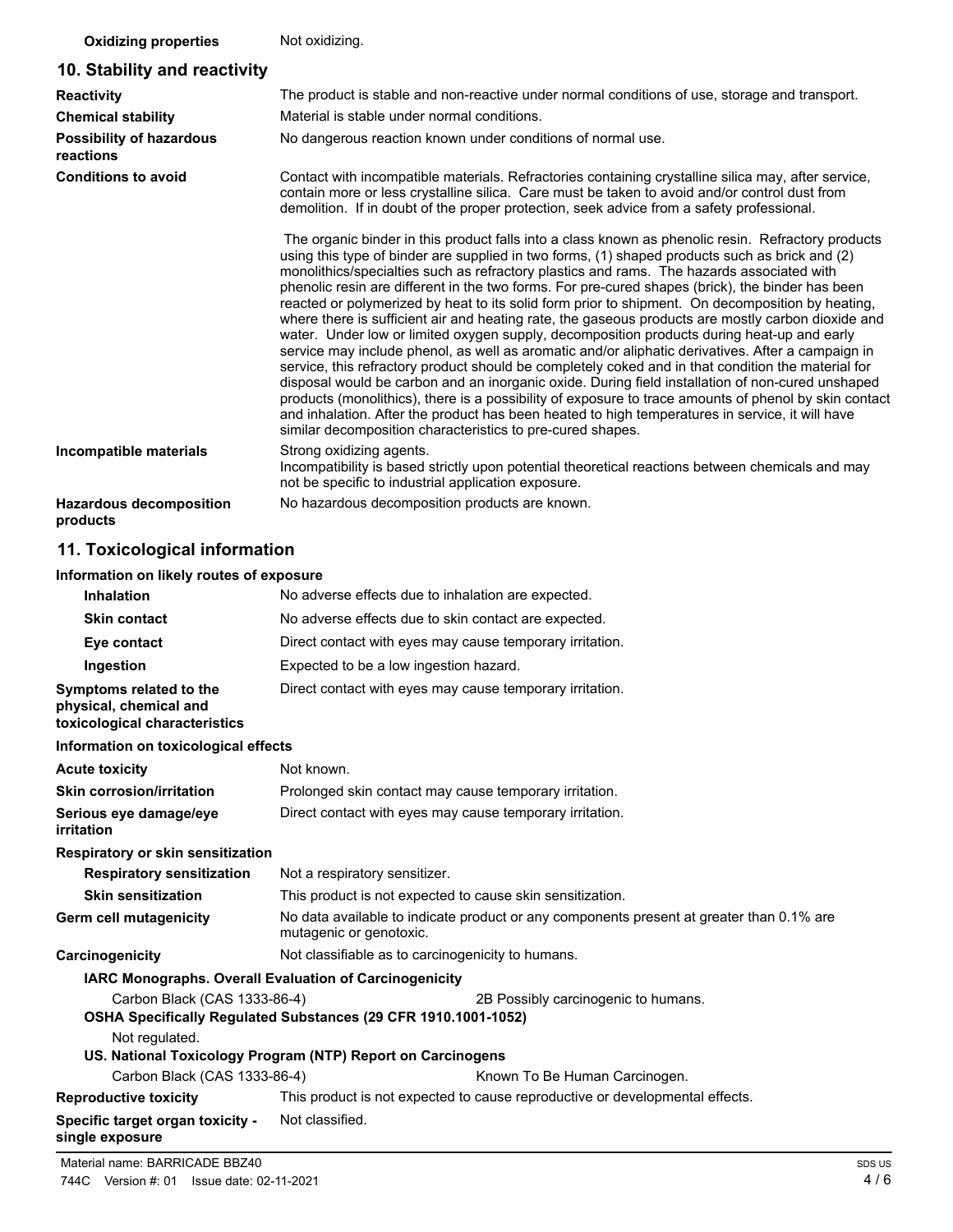| Specific target organ toxicity -<br>repeated exposure | Not classified.                                                                                                                                                                                       |
|-------------------------------------------------------|-------------------------------------------------------------------------------------------------------------------------------------------------------------------------------------------------------|
| <b>Aspiration hazard</b>                              | Not an aspiration hazard.                                                                                                                                                                             |
| 12. Ecological information                            |                                                                                                                                                                                                       |
| <b>Ecotoxicity</b>                                    | The product is not classified as environmentally hazardous. However, this does not exclude the<br>possibility that large or frequent spills can have a harmful or damaging effect on the environment. |
| Persistence and degradability                         | No data is available on the degradability of any ingredients in the mixture.                                                                                                                          |
| <b>Bioaccumulative potential</b>                      |                                                                                                                                                                                                       |
| <b>Mobility in soil</b>                               | No data available.                                                                                                                                                                                    |
| Other adverse effects                                 | No other adverse environmental effects (e.g. ozone depletion, photochemical ozone creation<br>potential, endocrine disruption, global warming potential) are expected from this component.            |

## **13. Disposal considerations**

| <b>Disposal instructions</b>             | This product, in its present state, when discarded or disposed of, is not a hazardous waste<br>according to Federal regulations (40 CFR 261.4 (b)(4)). Under RCRA, it is the responsibility of the<br>user of the product to determine, at the time of disposal, whether the product meets RCRA criteria<br>for hazardous waste. |
|------------------------------------------|----------------------------------------------------------------------------------------------------------------------------------------------------------------------------------------------------------------------------------------------------------------------------------------------------------------------------------|
| Hazardous waste code                     | Since this product is used in several industries, no Waste Code can be provided by the supplier.<br>The Waste Code should be determined in arrangement with your waste disposal partner or the<br>responsible authority.                                                                                                         |
| Waste from residues / unused<br>products | Not available.                                                                                                                                                                                                                                                                                                                   |
| Contaminated packaging                   | Not available.                                                                                                                                                                                                                                                                                                                   |

# **14. Transport information**

### **DOT**

Not regulated as dangerous goods.

### **IATA**

Not regulated as dangerous goods.

### **IMDG**

Not regulated as dangerous goods.

#### **Transport in bulk according to** Not applicable. **Annex II of MARPOL 73/78 and the IBC Code**

# **15. Regulatory information**

**US federal regulations**

This product is not known to be a "Hazardous Chemical" as defined by the OSHA Hazard Communication Standard, 29 CFR 1910.1200. All chemical substances in this product are listed on the TSCA chemical substance inventory where required.

### **TSCA Section 12(b) Export Notification (40 CFR 707, Subpt. D)**

Not regulated.

### **CERCLA Hazardous Substance List (40 CFR 302.4)**

Not listed.

**SARA 304 Emergency release notification**

Not regulated.

**OSHA Specifically Regulated Substances (29 CFR 1910.1001-1052)**

Not regulated.

### **Superfund Amendments and Reauthorization Act of 1986 (SARA)**

**SARA 302 Extremely hazardous substance**

Not listed.

### **SARA 311/312 Hazardous** No (Exempt) **chemical**

**SARA 313 (TRI reporting)** Not regulated.

### **Other federal regulations**

**Clean Air Act (CAA) Section 112 Hazardous Air Pollutants (HAPs) List**

Not regulated.